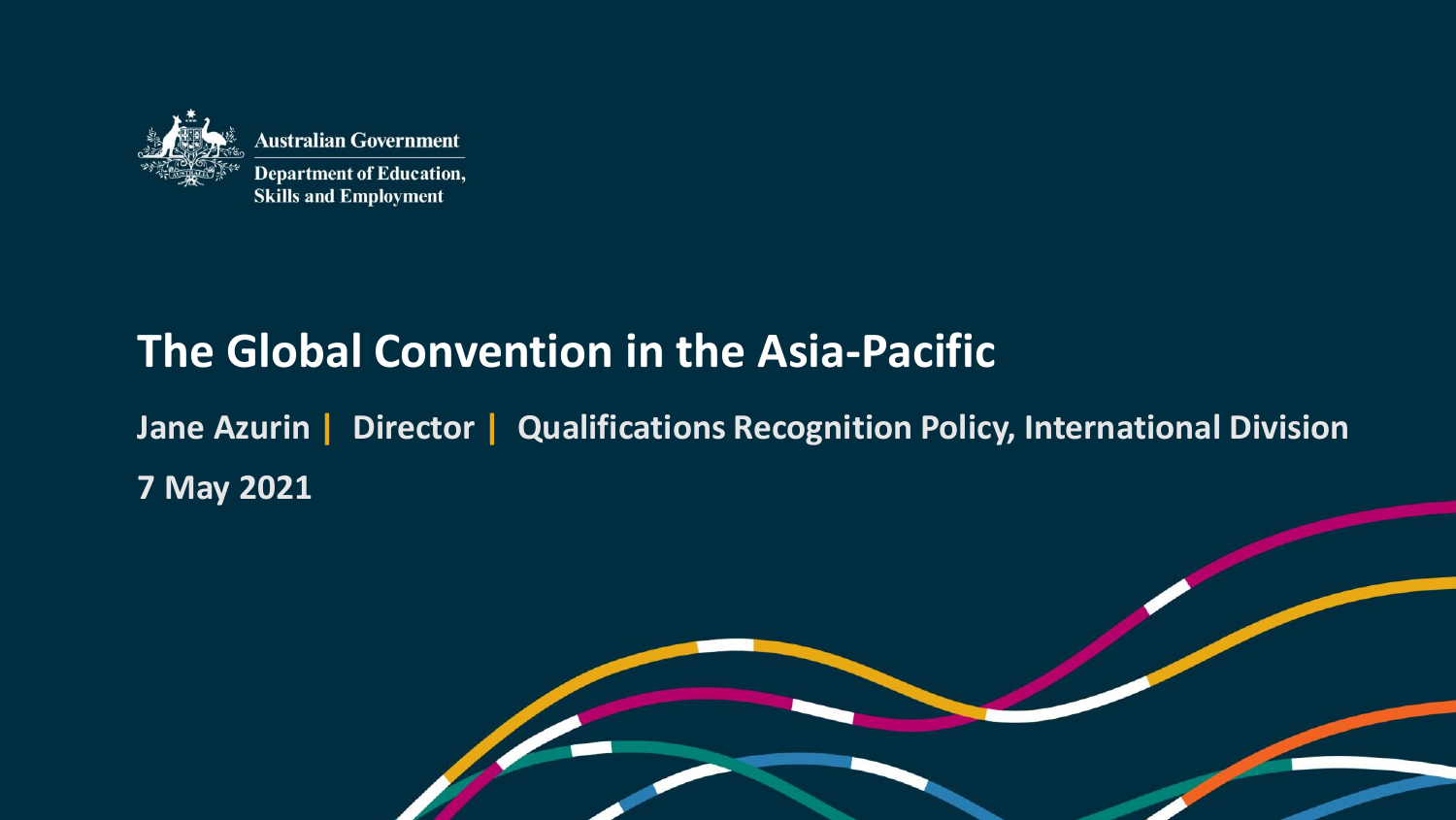# **Strategic importance of qualifications recognition**



Recognition of qualifications is essential to, and a key enabler of mobility



Students, graduates, academics, researchers and education institutions are at its core



Recognition of overseas qualifications underpins international education, skilled migration and skilled employment



Australian Government's investment is long-term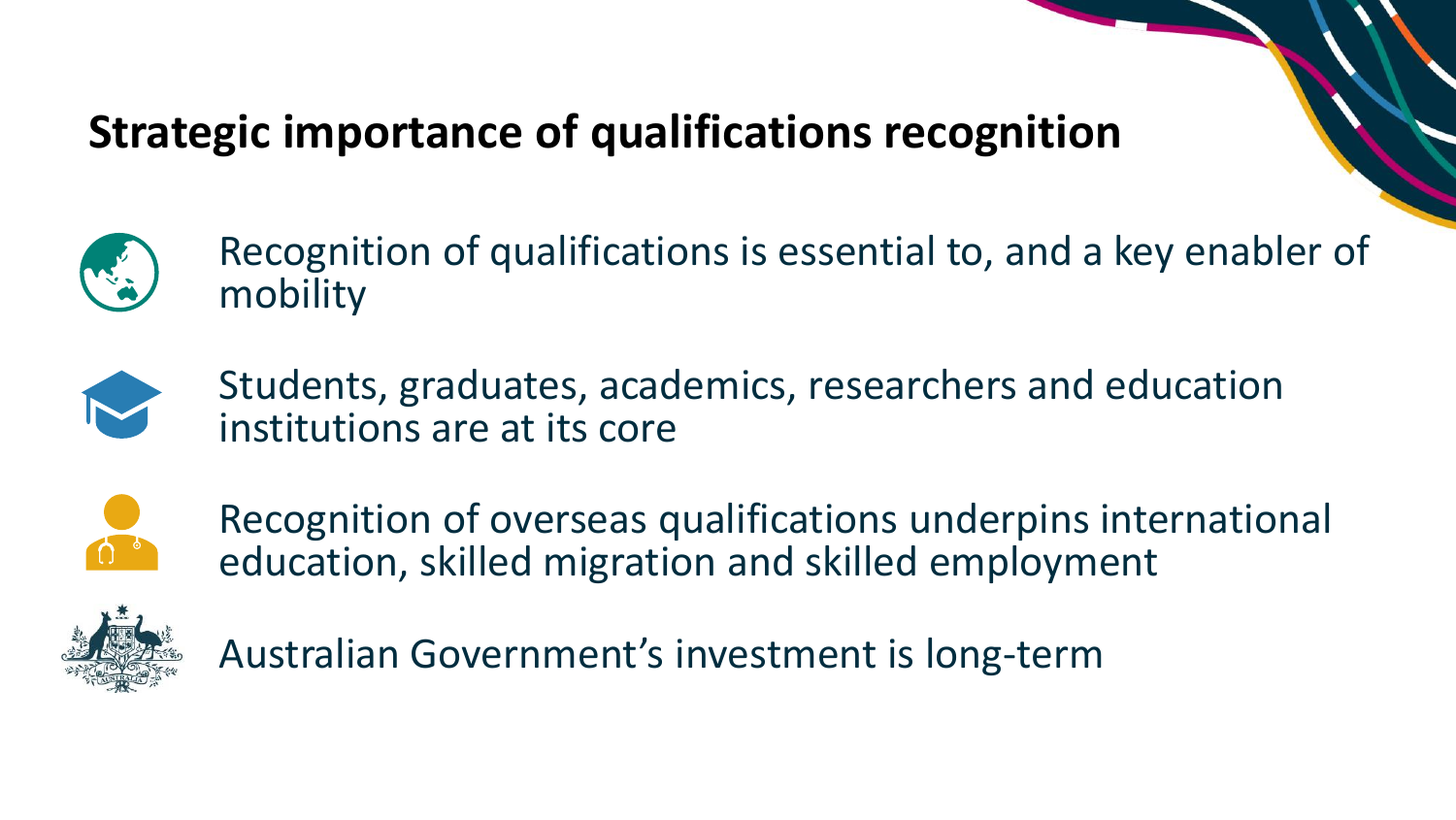# **UNESCO recognition conventions**

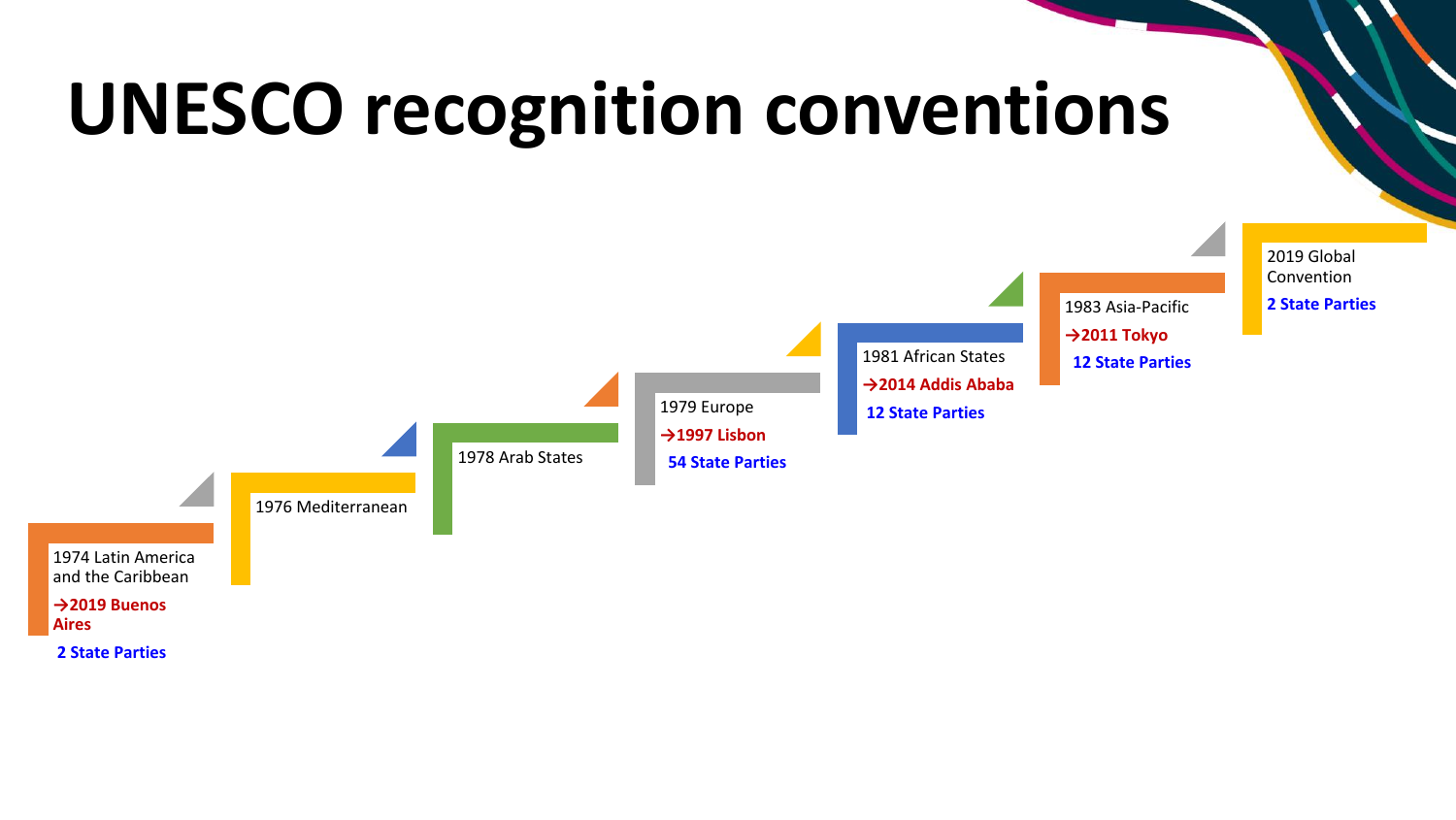# **Progress in the Asia-Pacific**

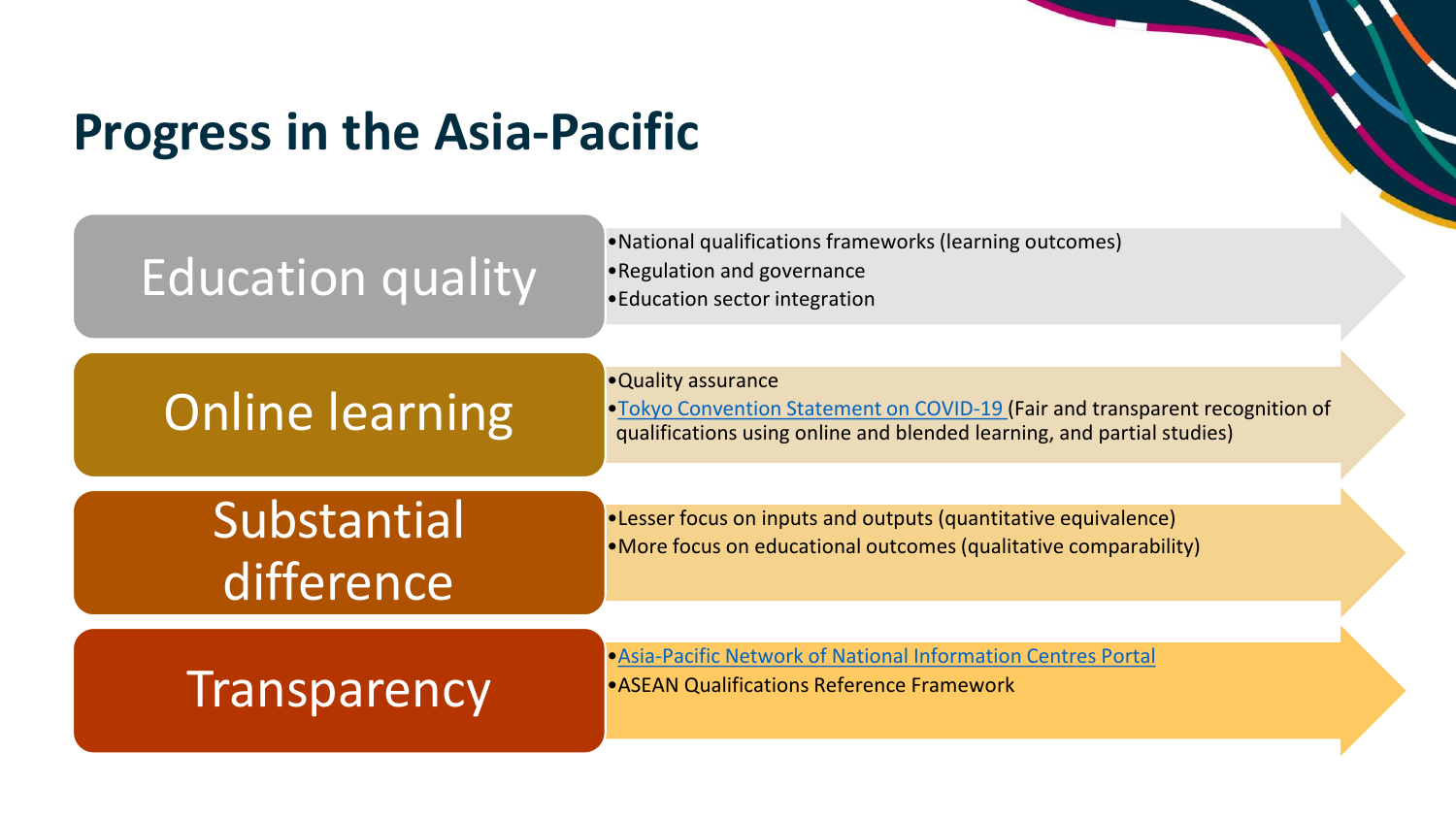# **Regional community of practice in the Asia-Pacific**

#### **Current state**

Difficult to access information & varying levels of certainty

Opaque systems & approaches

Different attitudes to substantial difference

New relationships & irregular communications

#### **Desirable state**

Easy to access information & high levels of certainty

Transparent, flexible systems & approaches

Consistent & positive attitudes to substantial difference

Vibrant network & receptive communications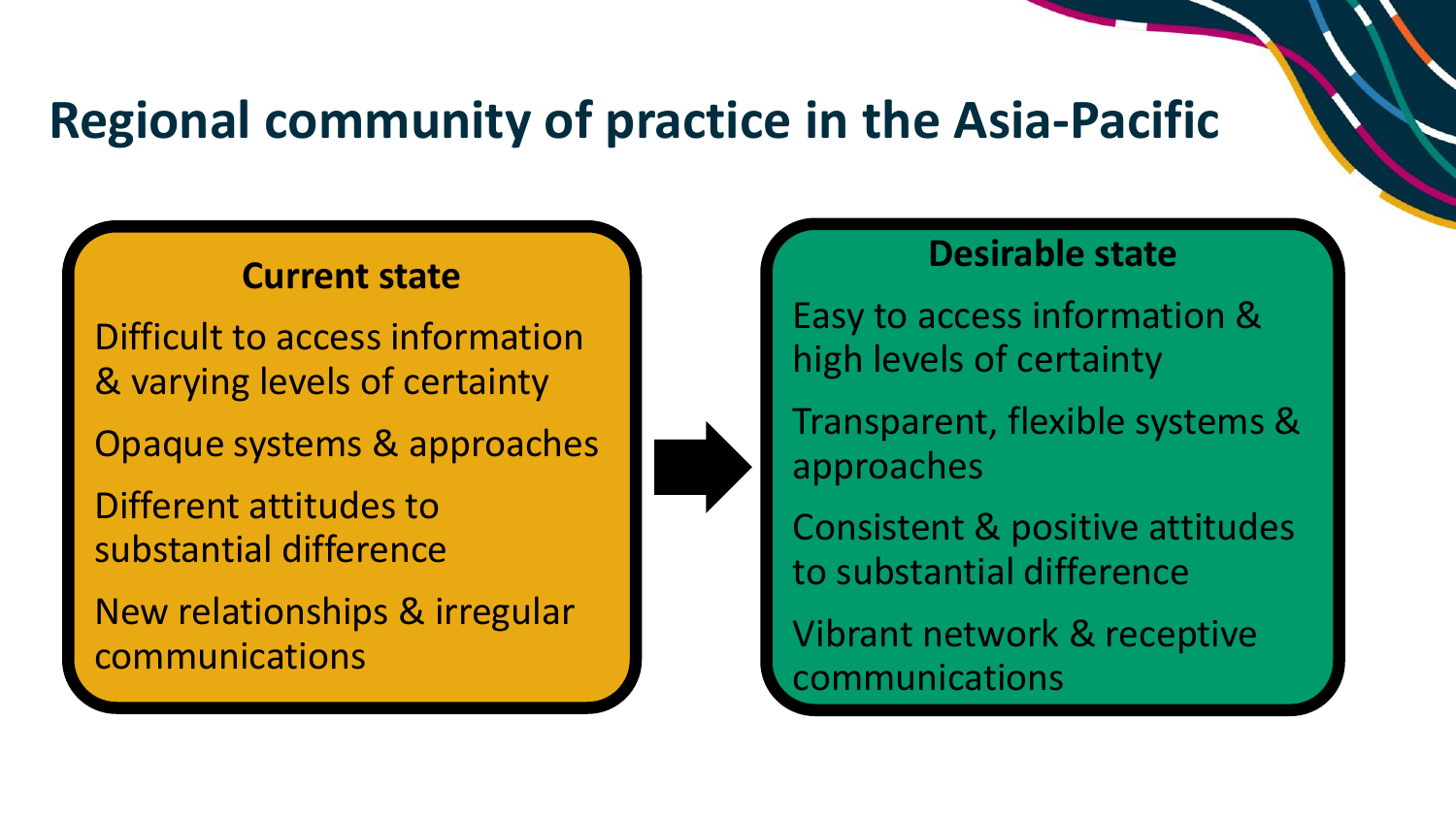## **Comparative analysis of ToCo and GloCo**

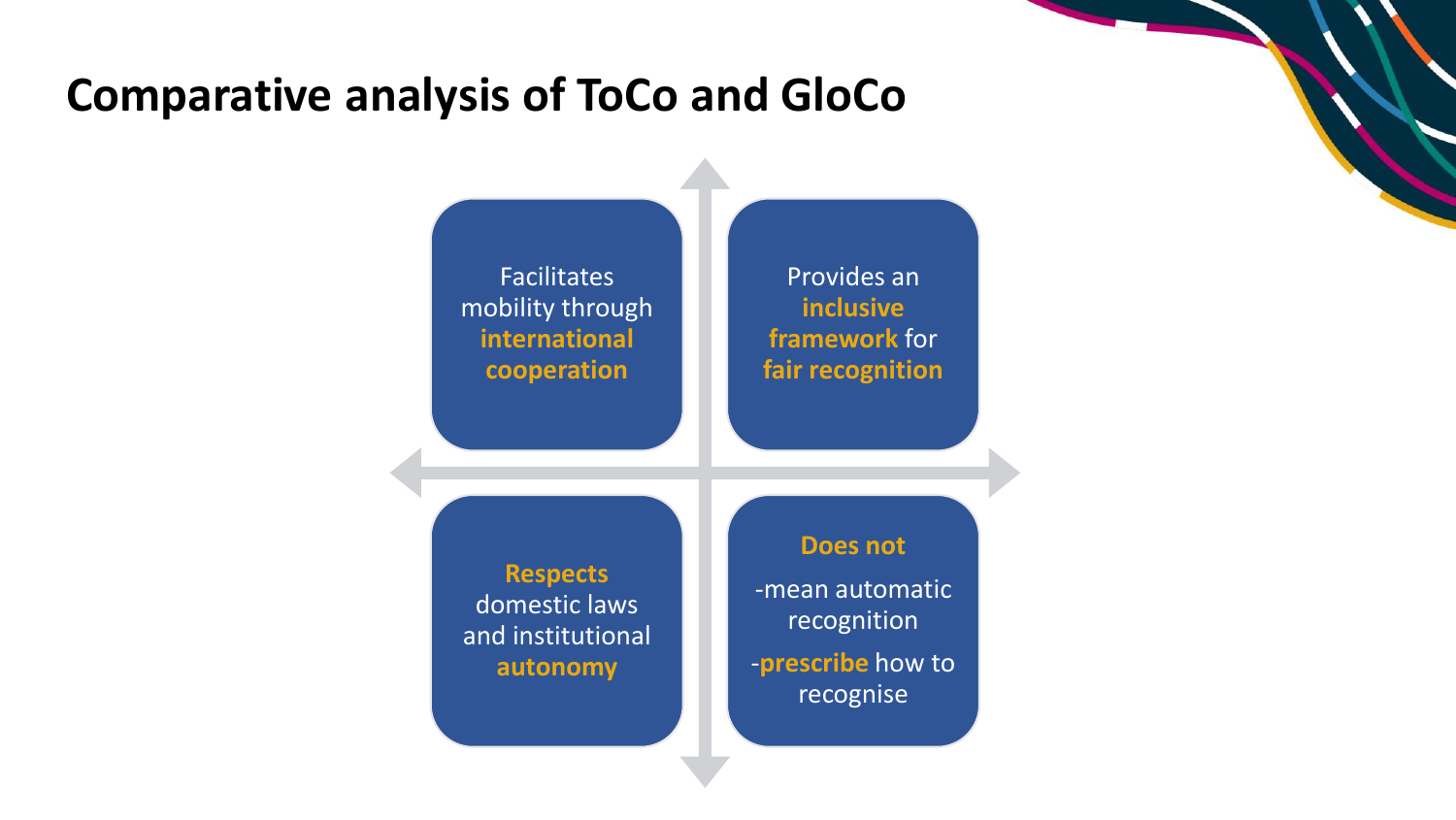## **Global Convention's value in the Asia-Pacific**

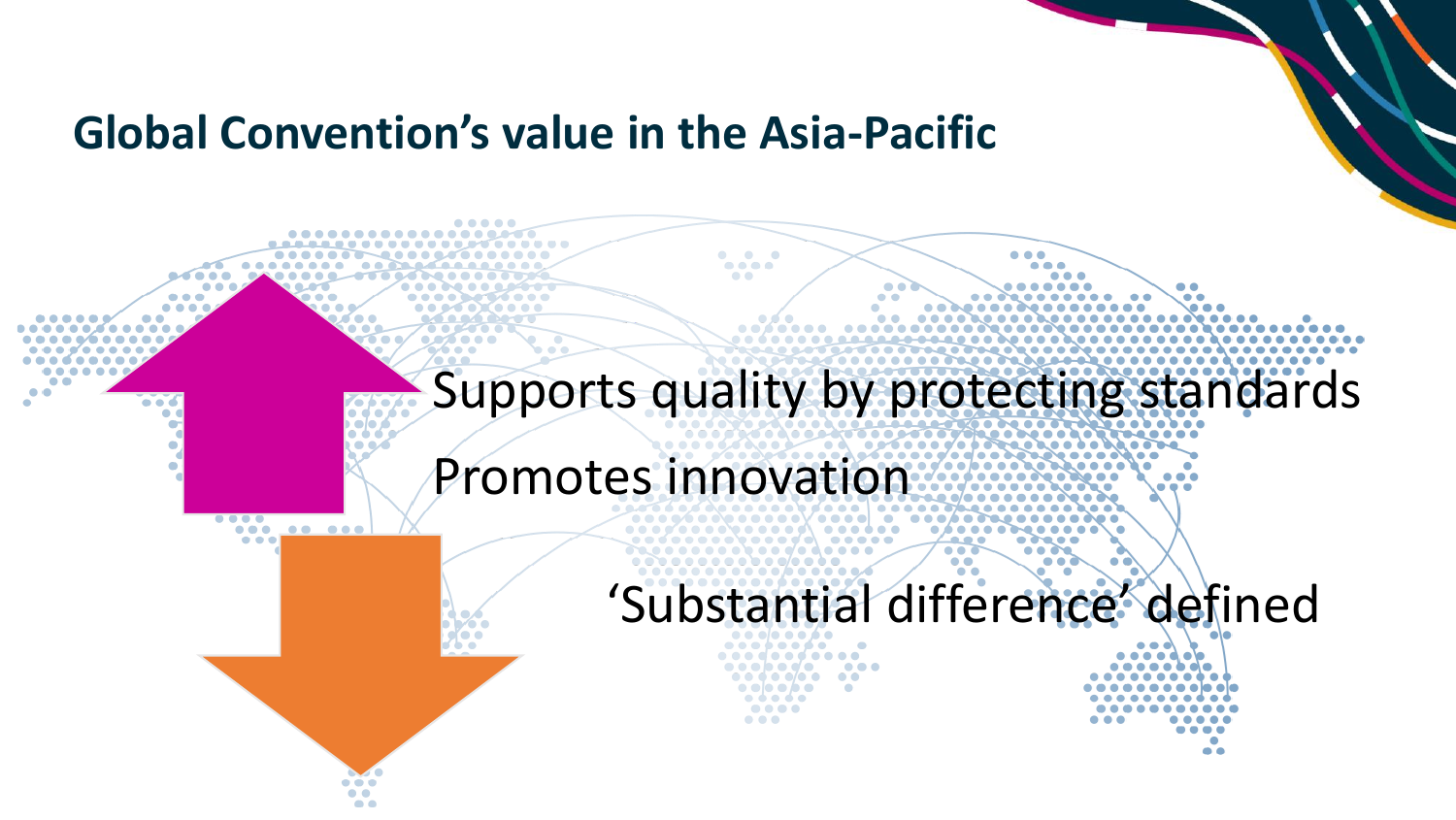## **Global Convention's value in the Asia-Pacific**

**Shared global understanding**  of what's **fair and reasonable**

**Recognises TNE** if **effectively quality assured**

**Sustainable framework** using **best principles and practices**